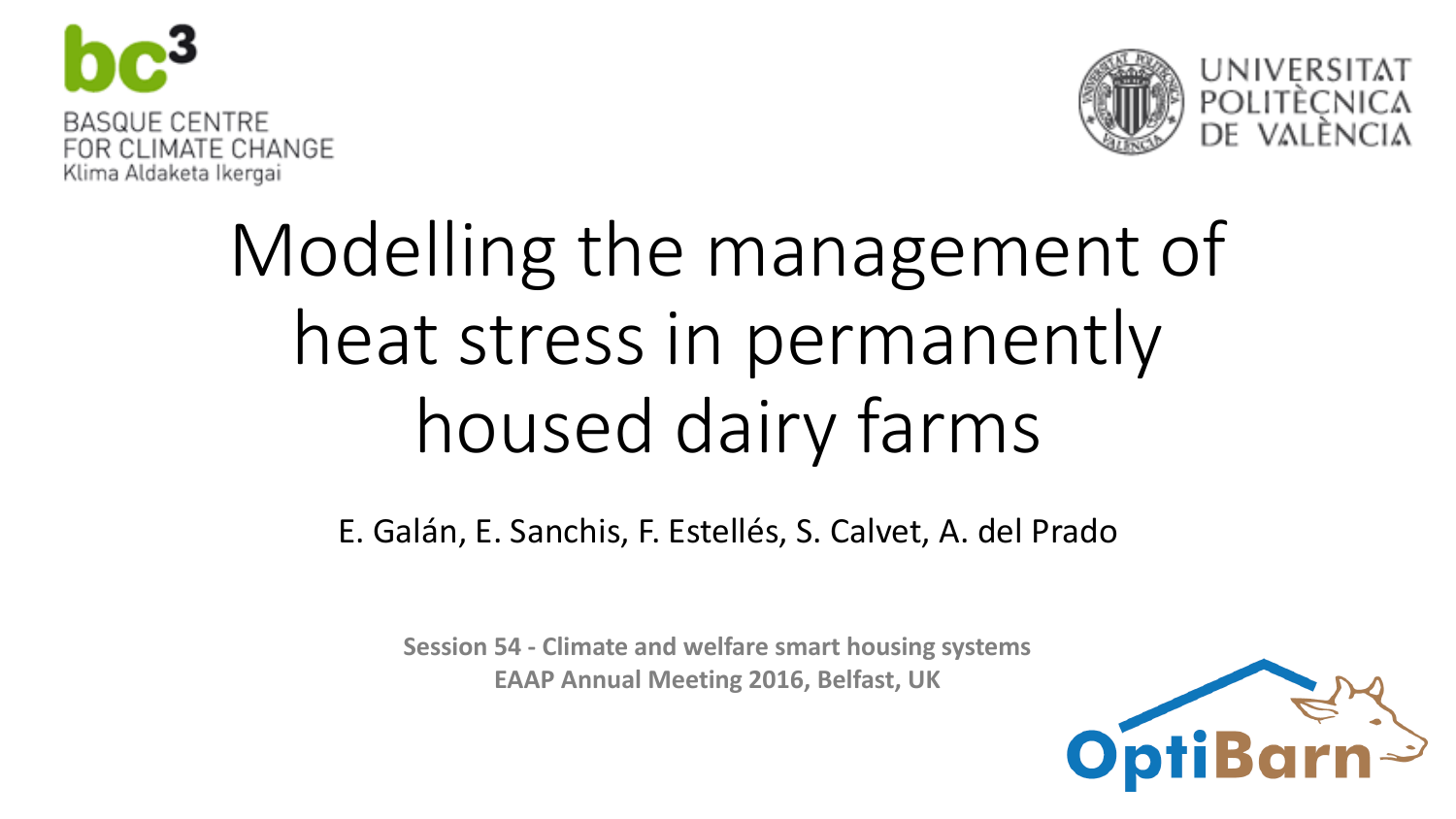## **Objective**

• **How effective and practical are the optimisation approaches?**

• In the framework of the ERANET+ project **OptiBarn** our aim is to assess three potential impacts of climate change at **farm-scale** in dairy cow systems: welfare, economic costs and emissions

Fully

housed!

• Today: **How we build the baseline scenario to introduce the climatic effects on dairy farms and apply in future barn modification effects?**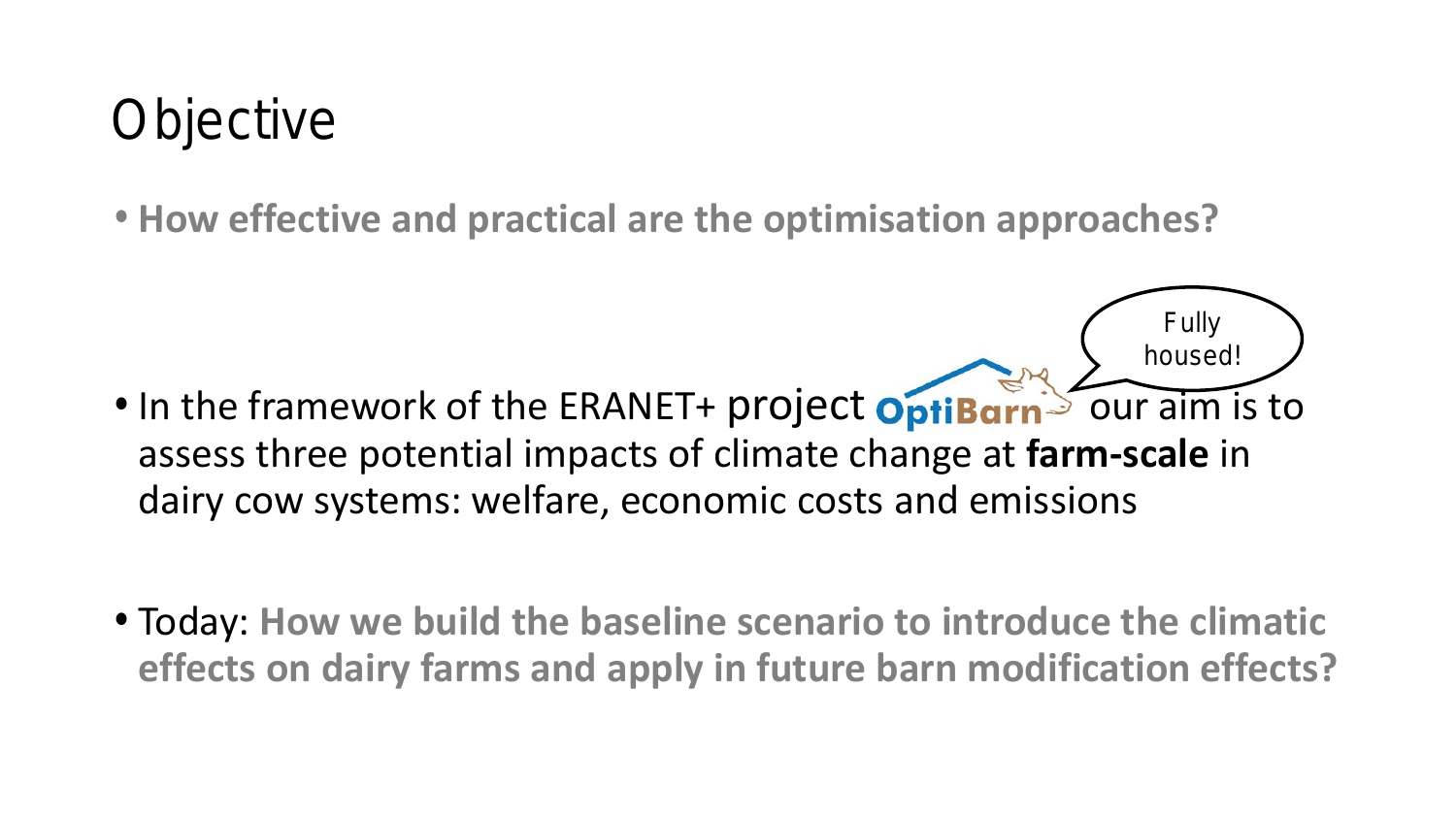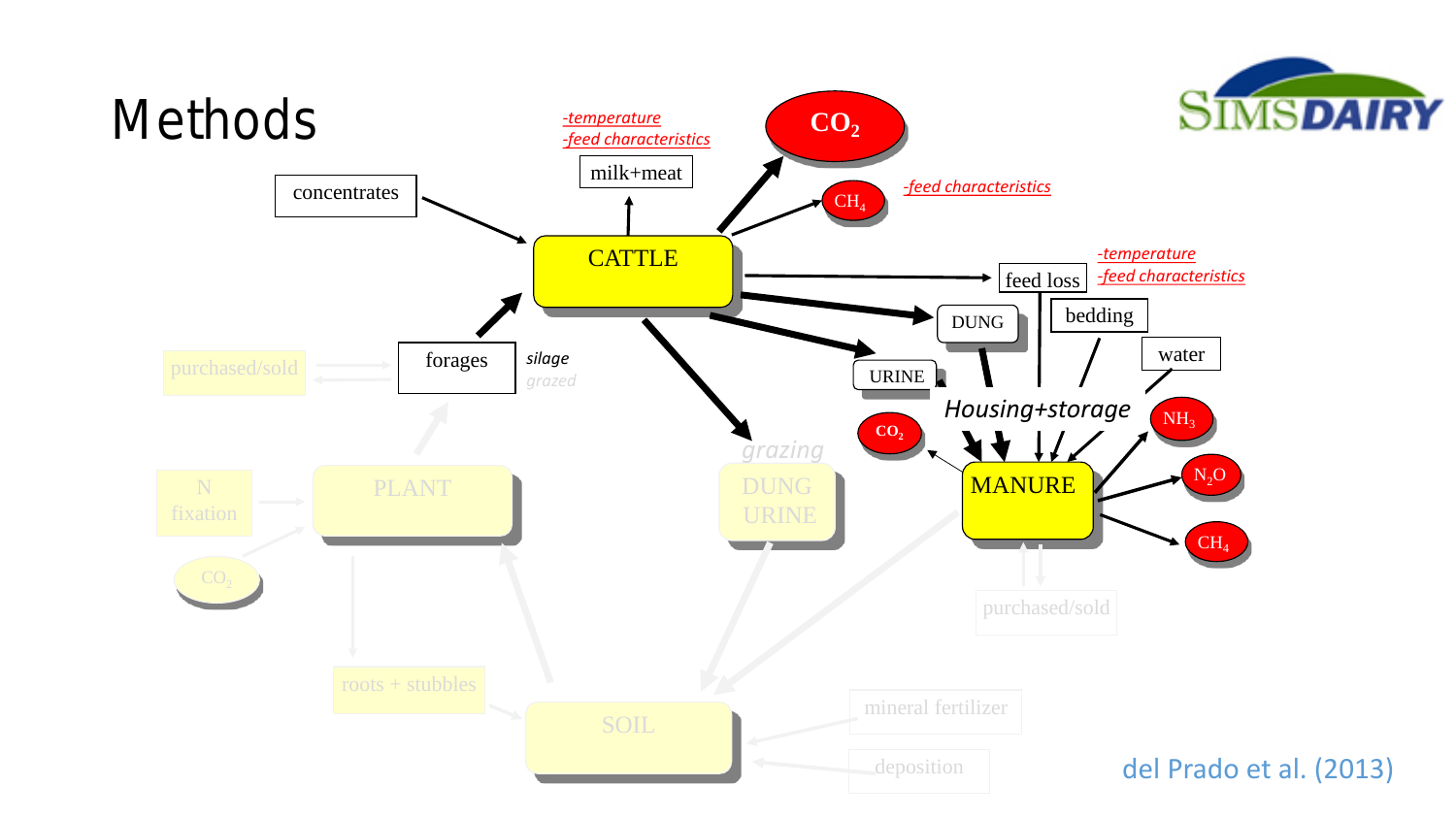## Methods

- Review to quantify impacts of heat stress at farm scale:
	- Milk yield:
		- Meta-analysis: St-Pierre et al. (2003)
		- Regression models:…
		- Case study: Lack of data (only slot, DIM and milk yield, no parity, diet, etc)
	- Lengthen calving intervals
		- Meta-analysis: St-Pierre et al. (2003)
		- Regression models:…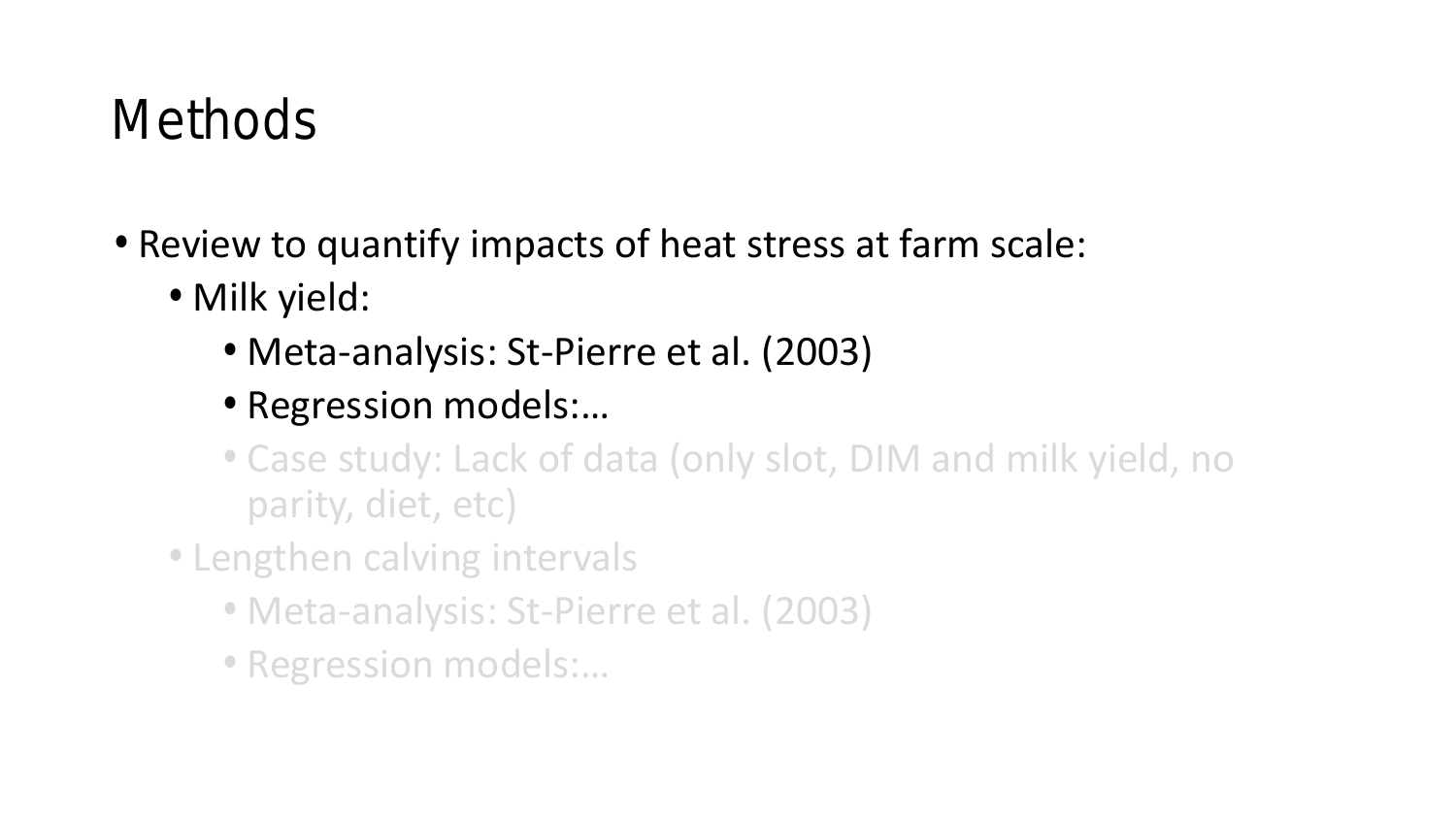#### Effect of THI in yield of permanent housed dairy systems

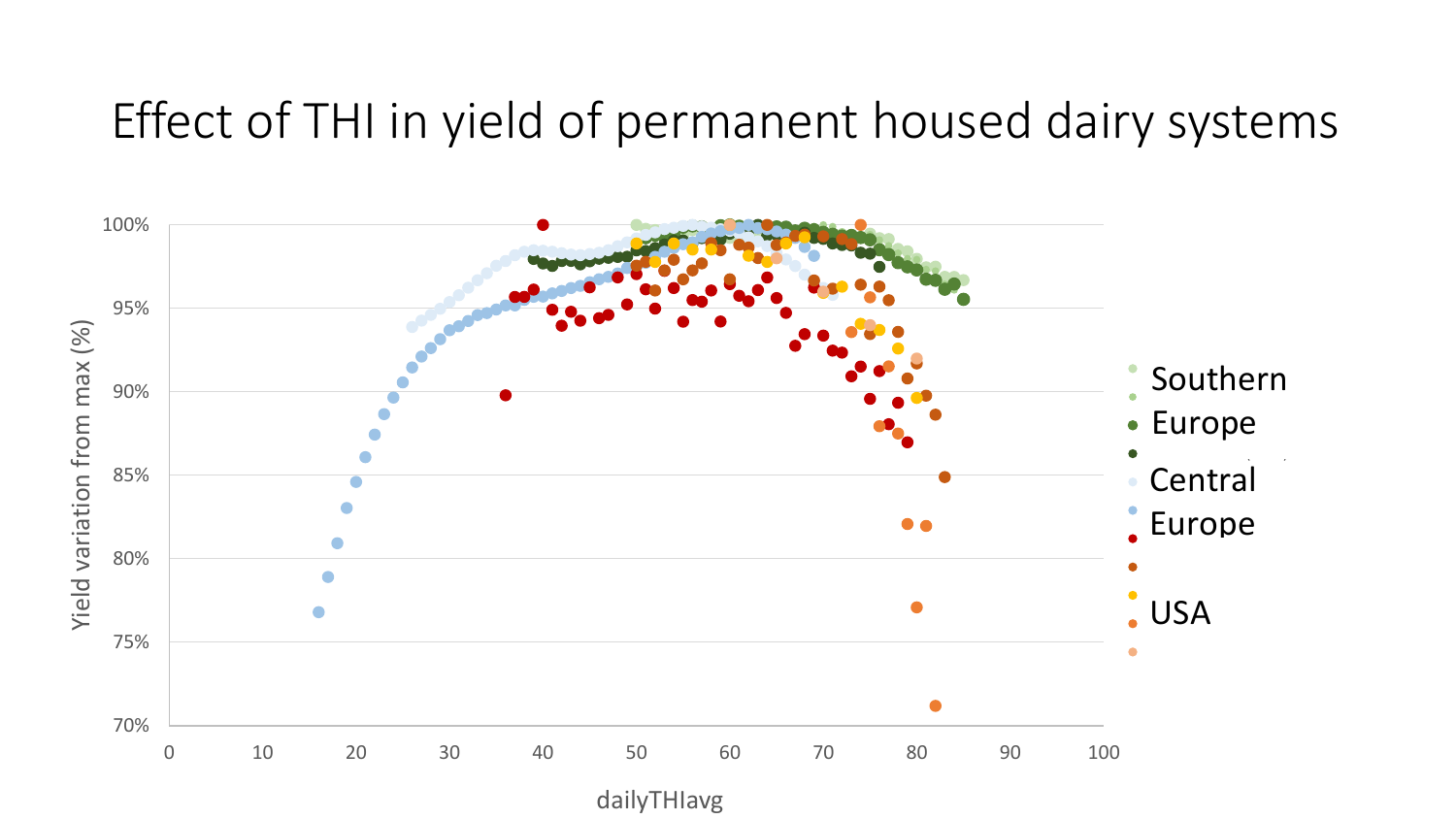## **Methods**

- Review to quantify impacts of heat stress at farm scale:
	- Milk yield:
		- Meta-analysis: St-Pierre et al. (2003)
		- Regression models:…
		- Case study: Lack of data (only slot, DIM and milk yield, no parity, diet, etc). **Let's see some descriptive statistics**
	- Lengthen calving intervals
		- Regional scale models: St-Pierre et al. (2003)
		- Farm scale regression models:…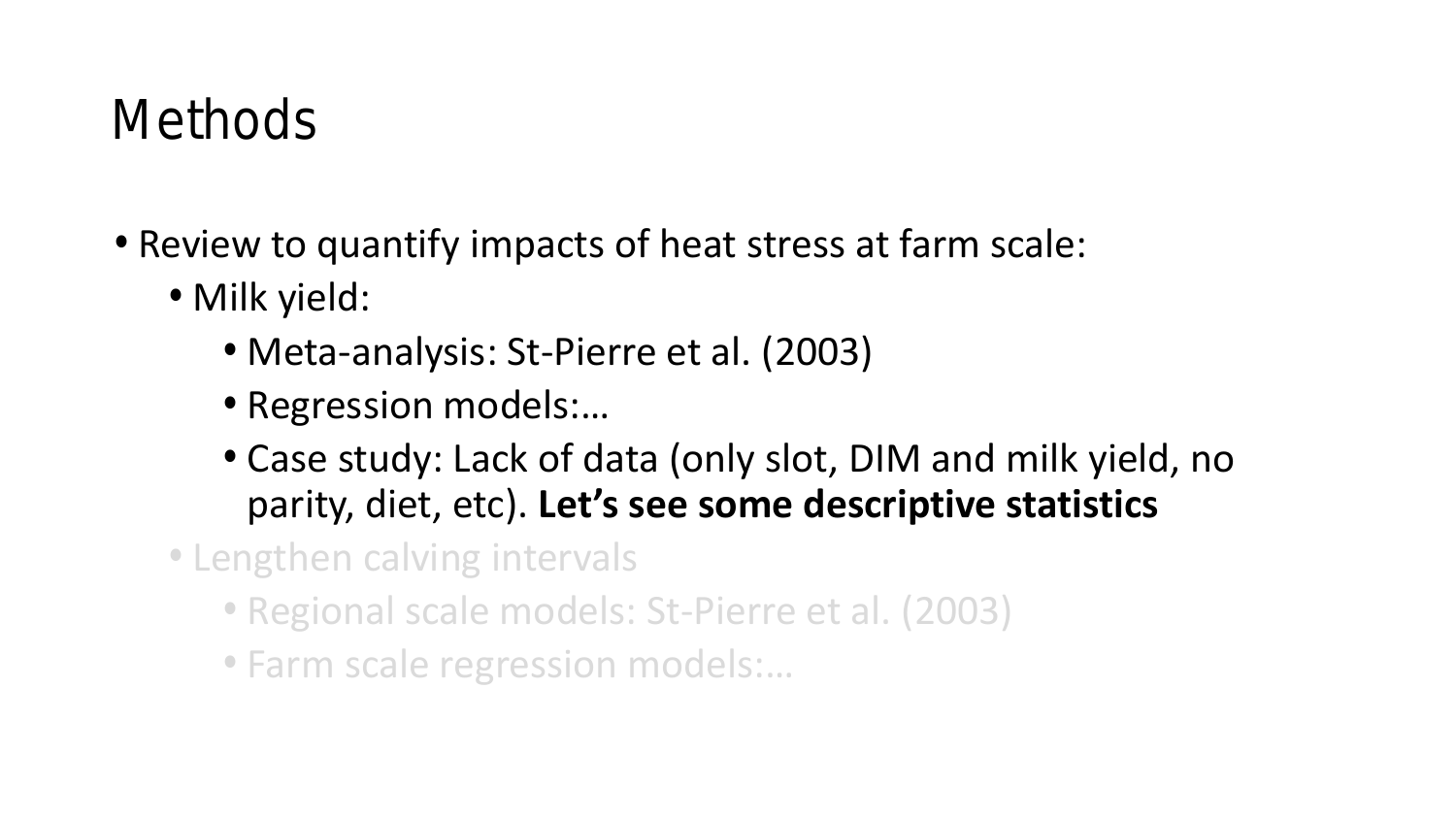We calculated a theoretical lactation curve per each slot using moving averages of 5 weeks and then calculated the daily difference between the theoretical and the real

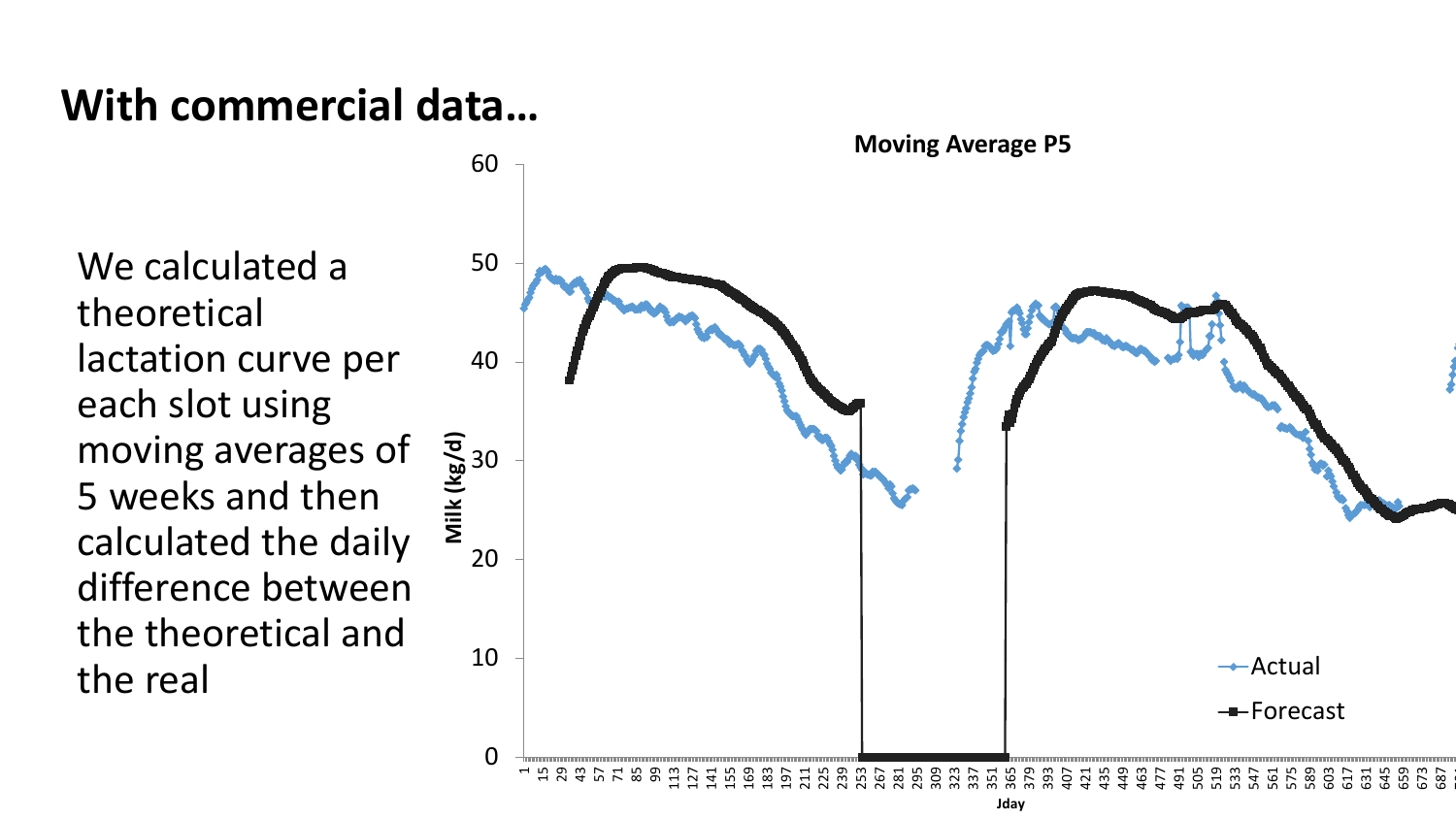We plotted the difference with the daily THImean of the correspondent day (weaker relation for 2 or 3 days before THI)

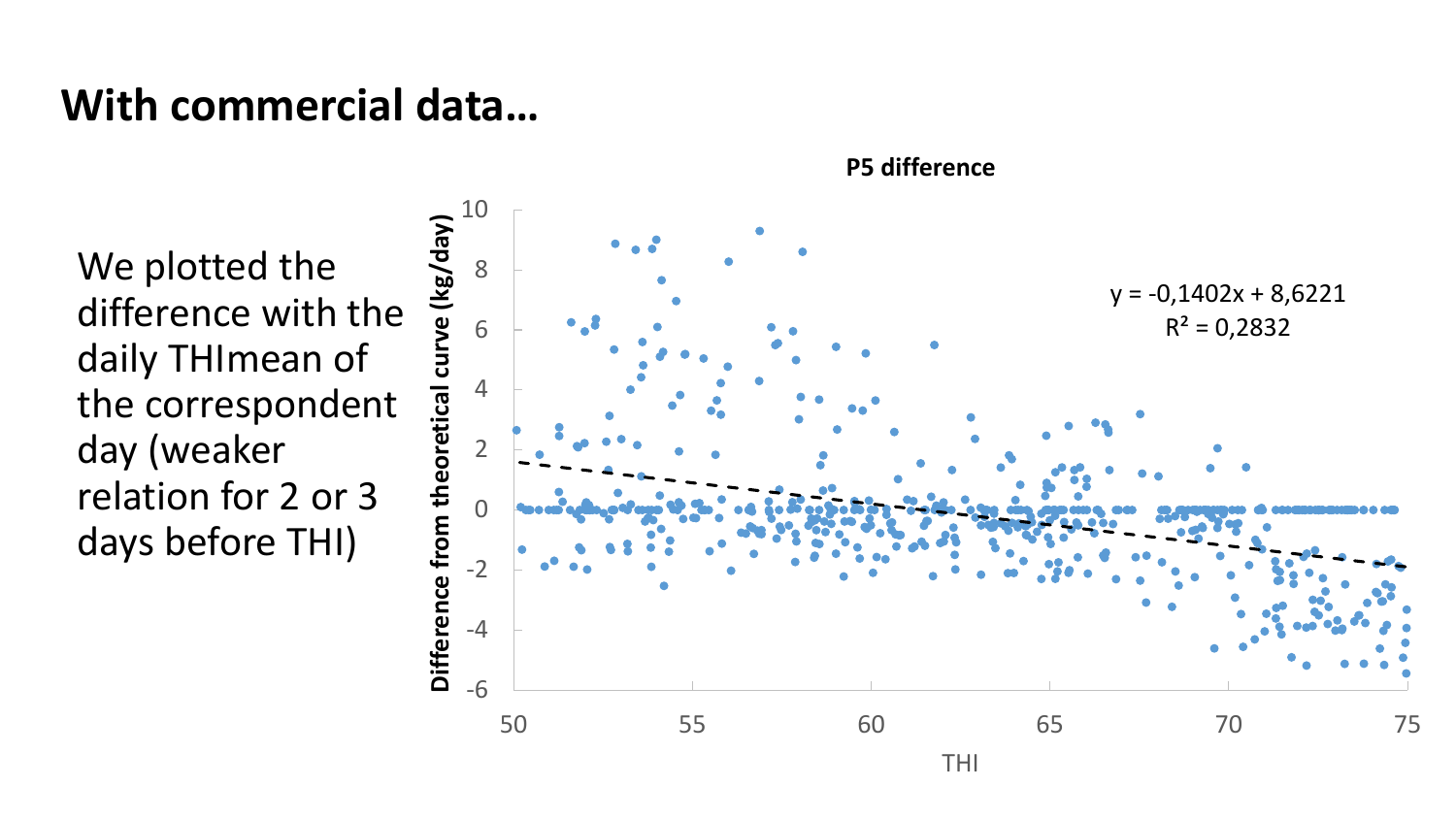There is a trend for the entire farm…

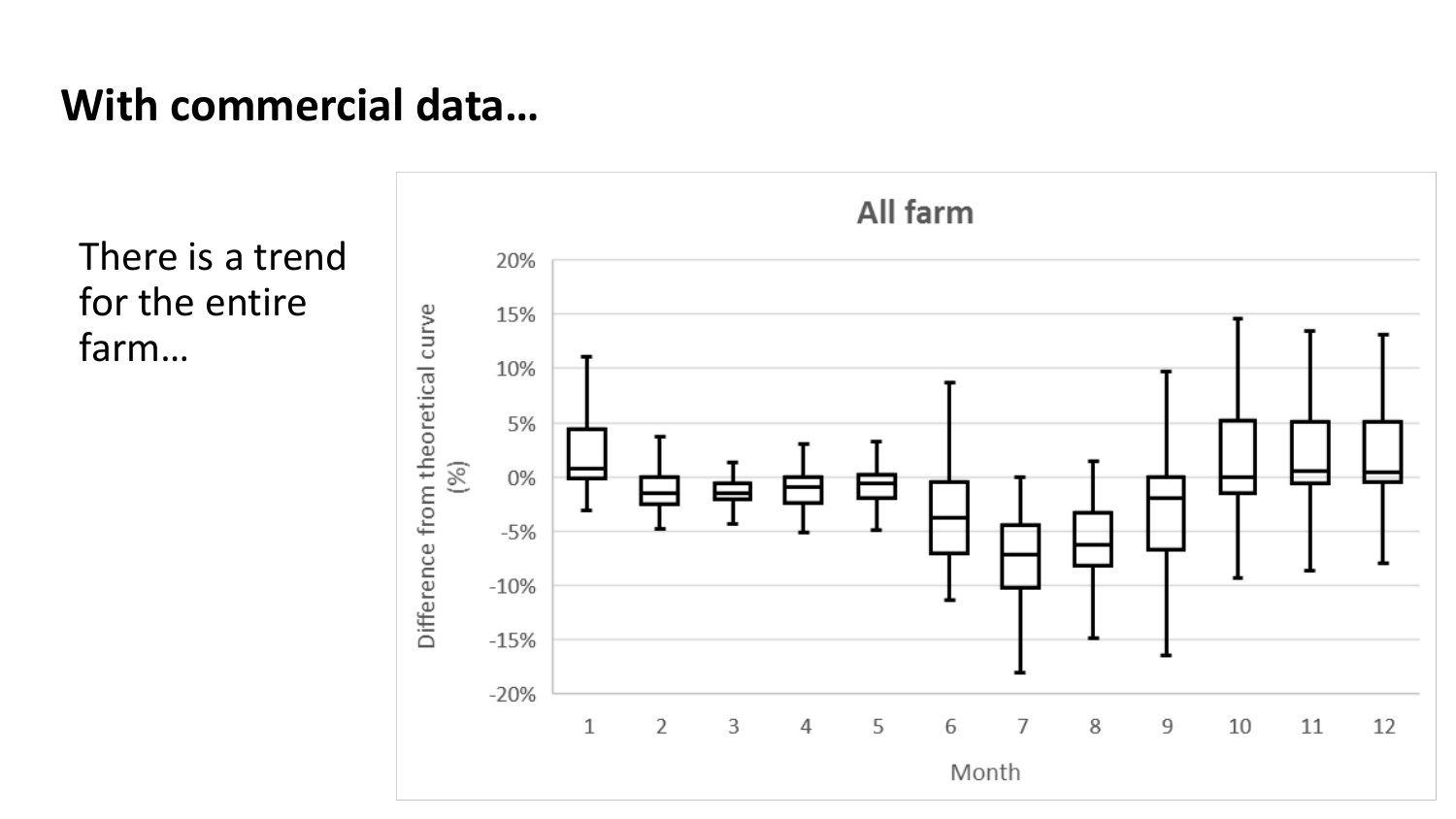…but other factors are missing…

(and more information)

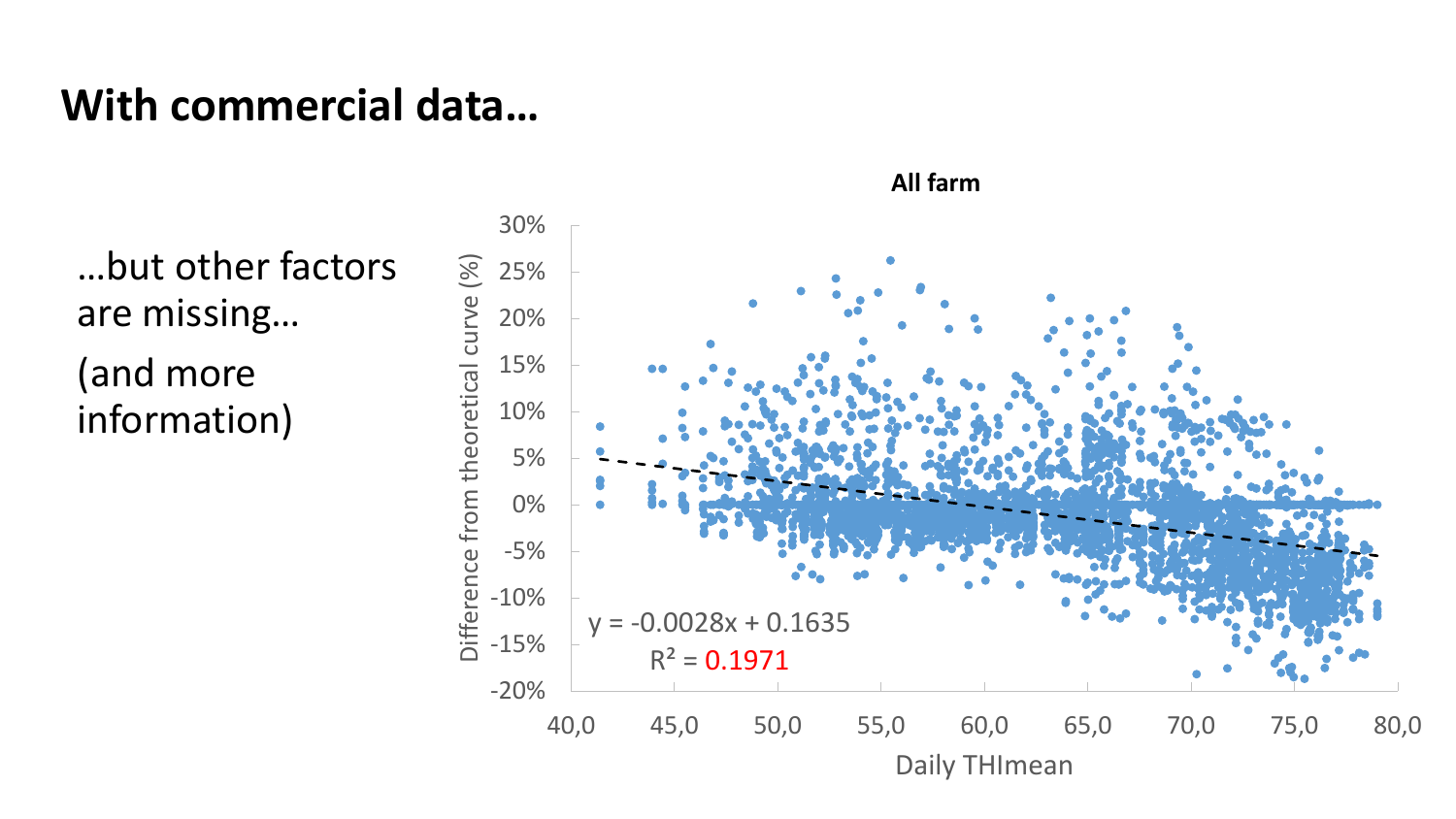

I DON'T TRUST LINEAR REGRESSIONS WHEN IT'S HARDER TO GUESS THE DIRECTION OF THE CORRELATION FROM THE SCATTER PLOT THAN TO FIND NEW CONSTELLATIONS ON IT.

http://imgs.xkcd.com/comics/linear\_regression.png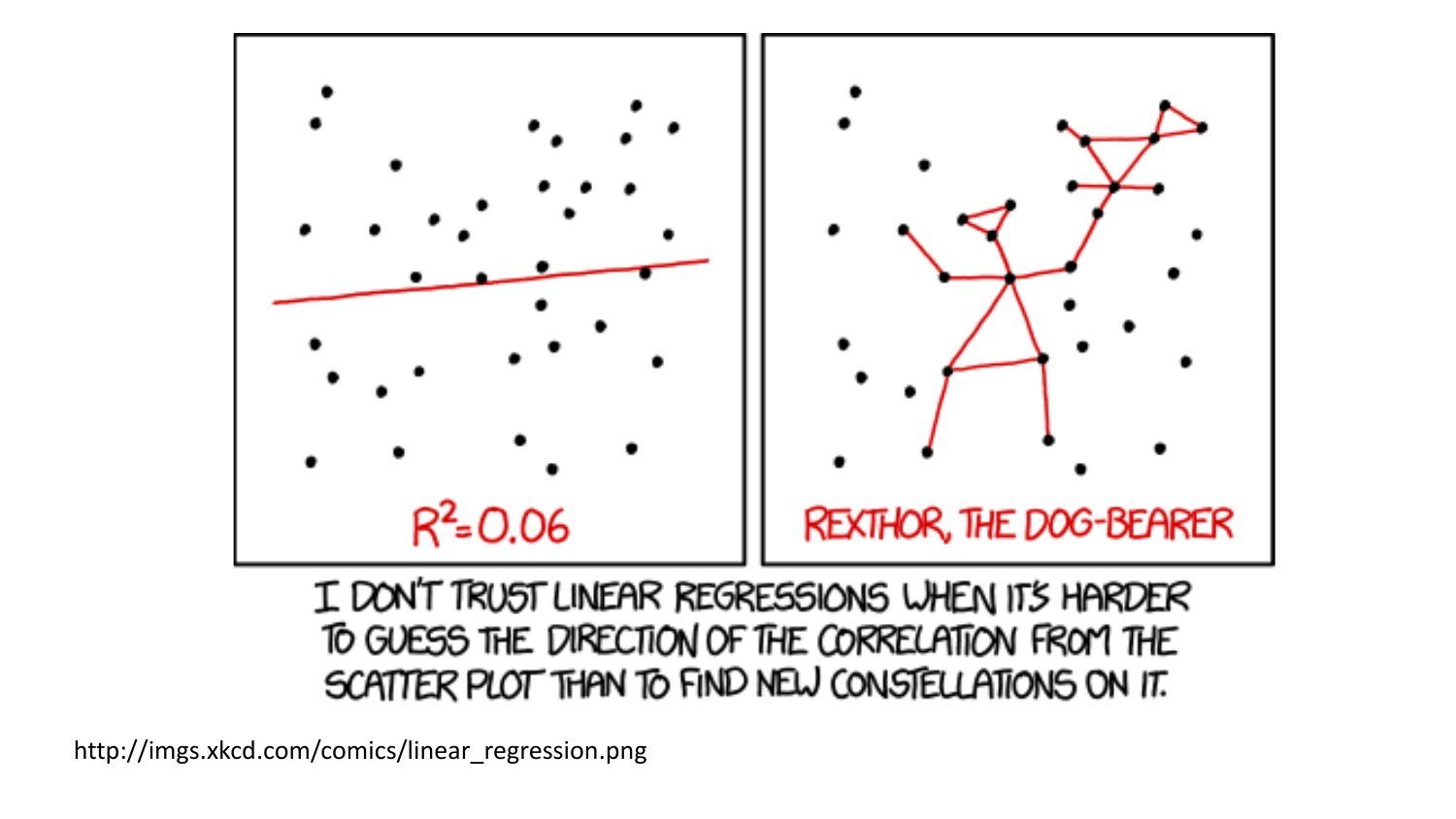## Methods

- Review to quantify impacts of heat stress at farm scale:
	- Milk yield:
		- Meta-analysis: St-Pierre et al. (2003)
		- Regression models:…
		- Case study: Lack of data (only slot, DIM and milk yield, no parity, diet, etc)
	- Lengthen calving intervals
		- Regional scale models: St-Pierre et al. (2003)
		- Farm scale regression models:…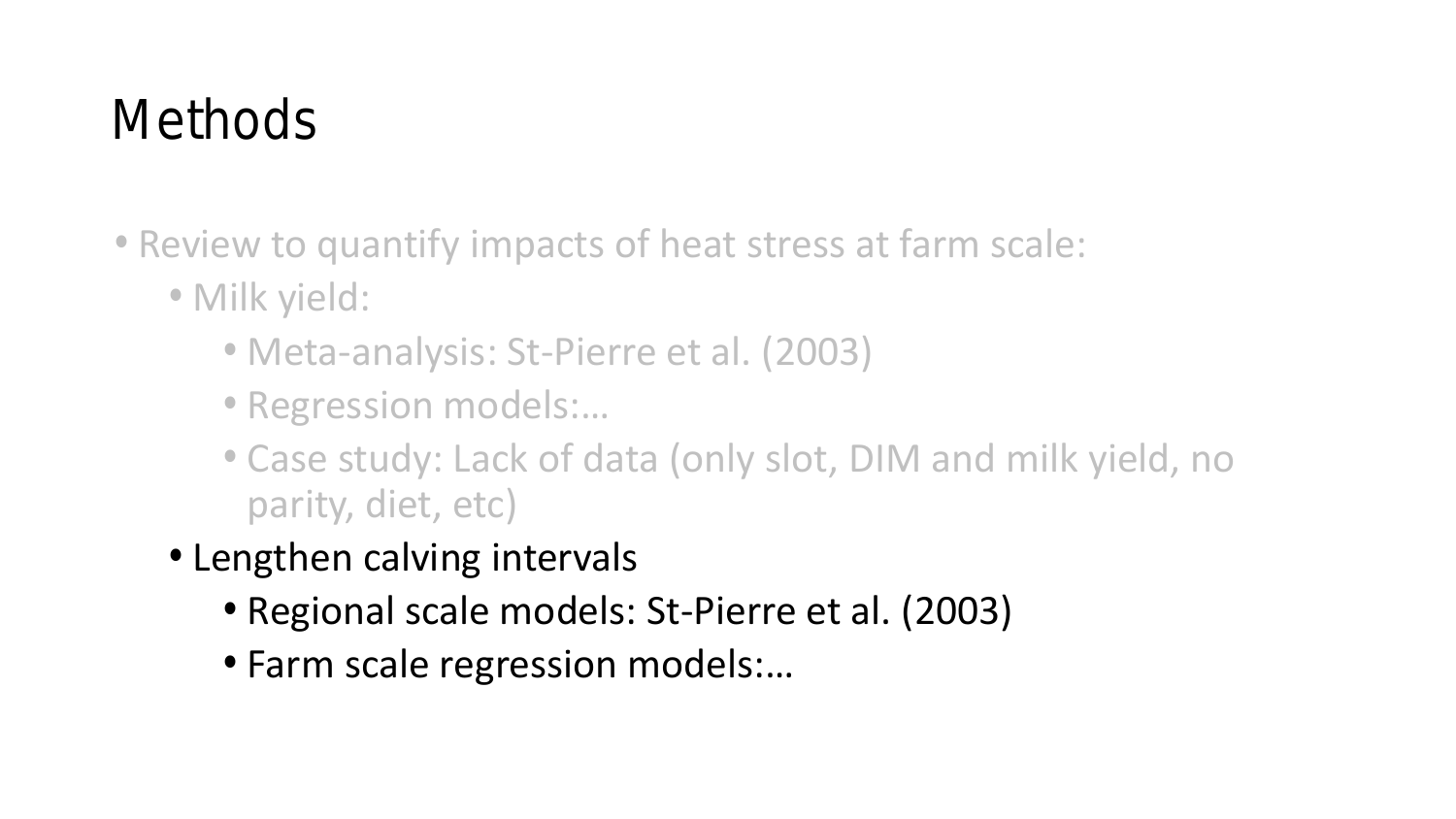#### Conception rate in warm vs. cold period



Average difference: 18.8%±10.9%\*

8.8%± 3.8%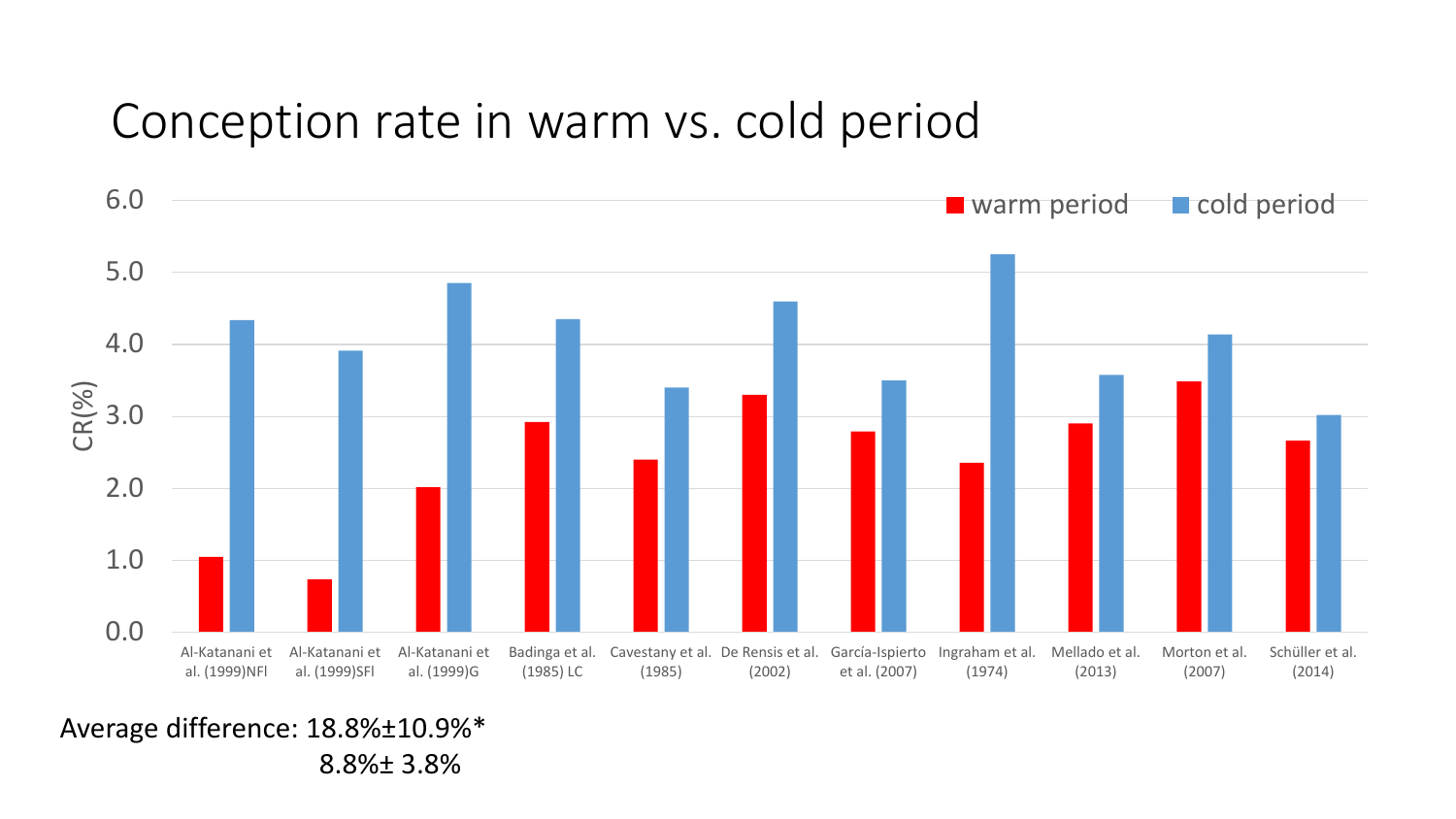#### Conception rate depending on cow variability

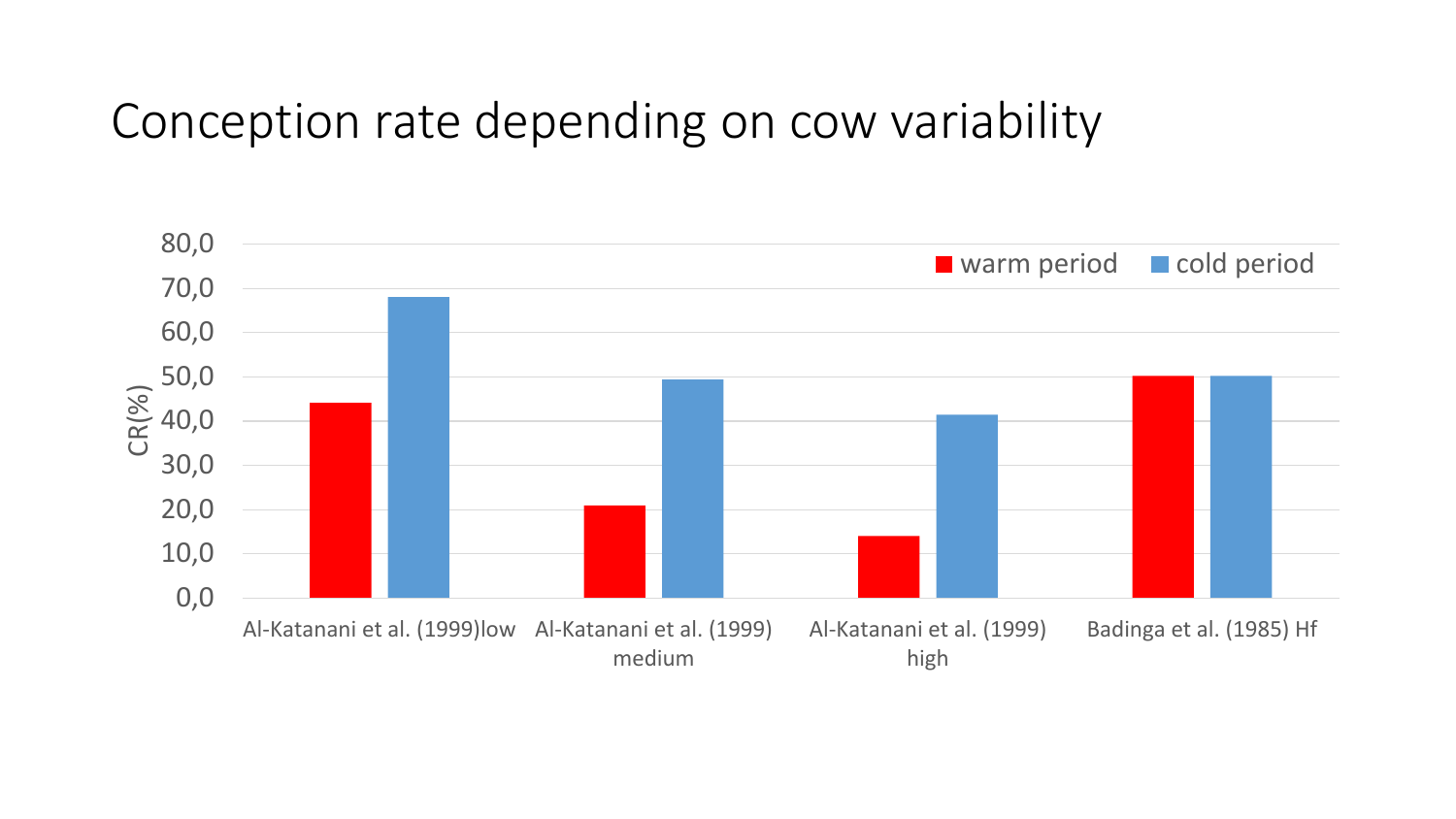## Initial scenario: methods

- Daily **THI**: 1 year (2008) data from Valencia airport (AEMET)
- Yield loss, Days Open: St-Pierre et el. (2003)
- Monthly **prices**: 1 year (2008) for Spain (Milk market observatory, 2016)
- Simulated farm: 1000 cows, 12 slots.
- Scenarios

"**BAU**": without the module of heat stress

"**Heat stress**": including heat stress

"**Seasonality**": HS+ not breeding in jul, aug, sep to maximize milk yield and minimize breeding costs (data from González-Recio et al. (2004)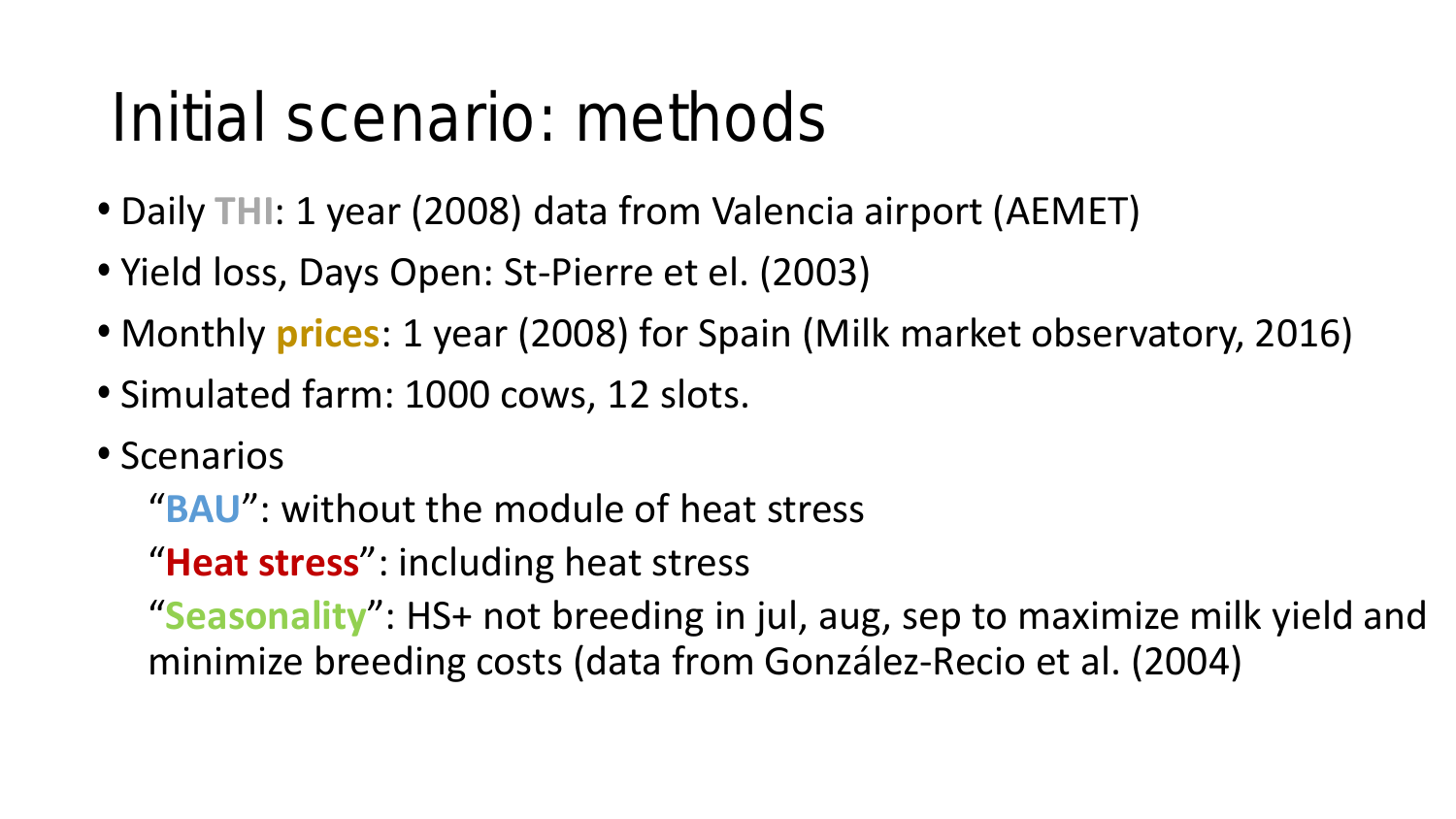### Initial scenario: southern Spain

Cubicles, straw bedding Nº cows:100 Followers: 65 Lactations: 2.6 Calving interval: 365 Milk average per cow: 9500 Surface excreta: 400 m2 Days slurry in storage: 45 Annual production in a 4 years base

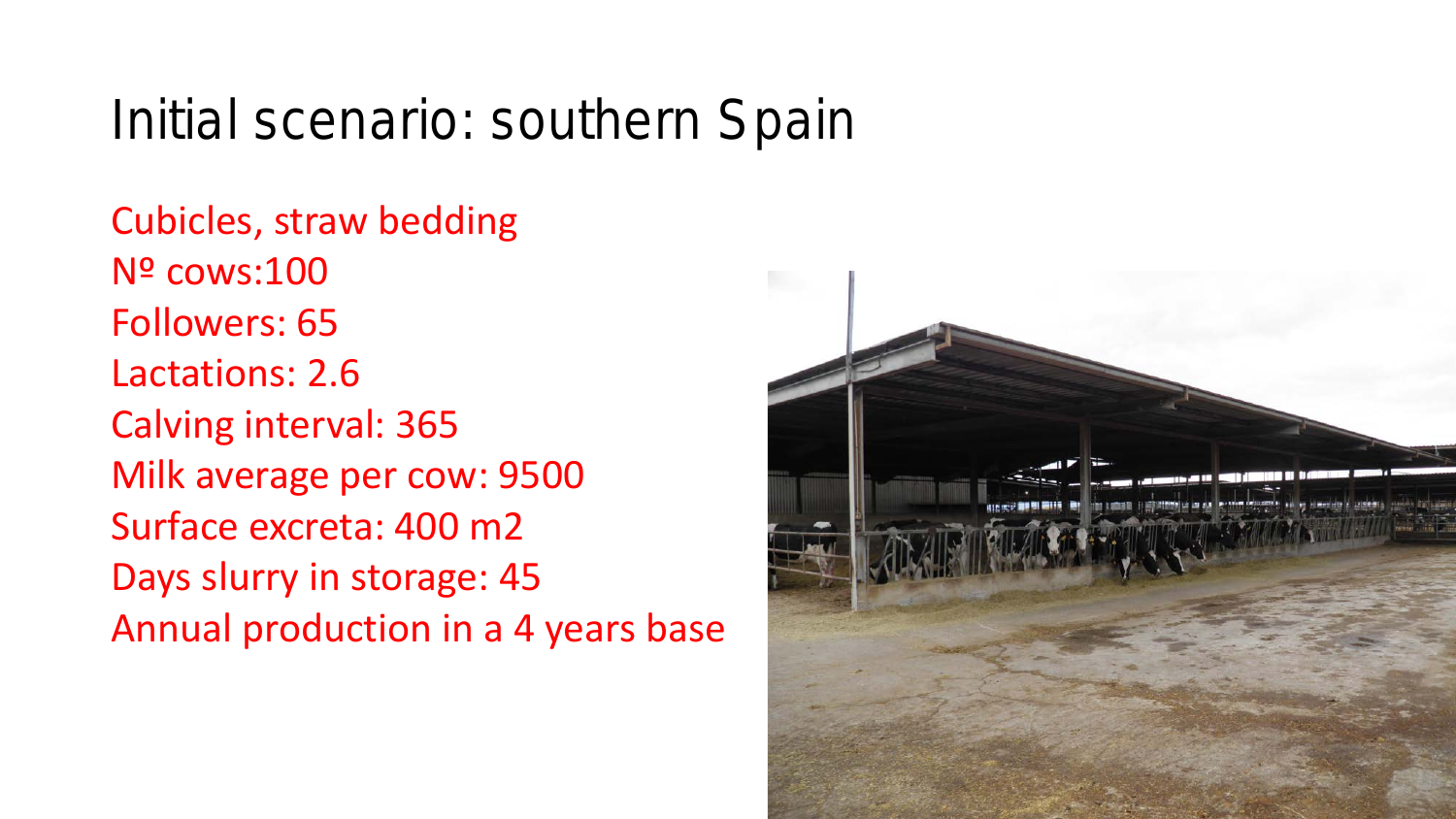#### Modification of lactation curves in HS scenario: example for a slot starting in March

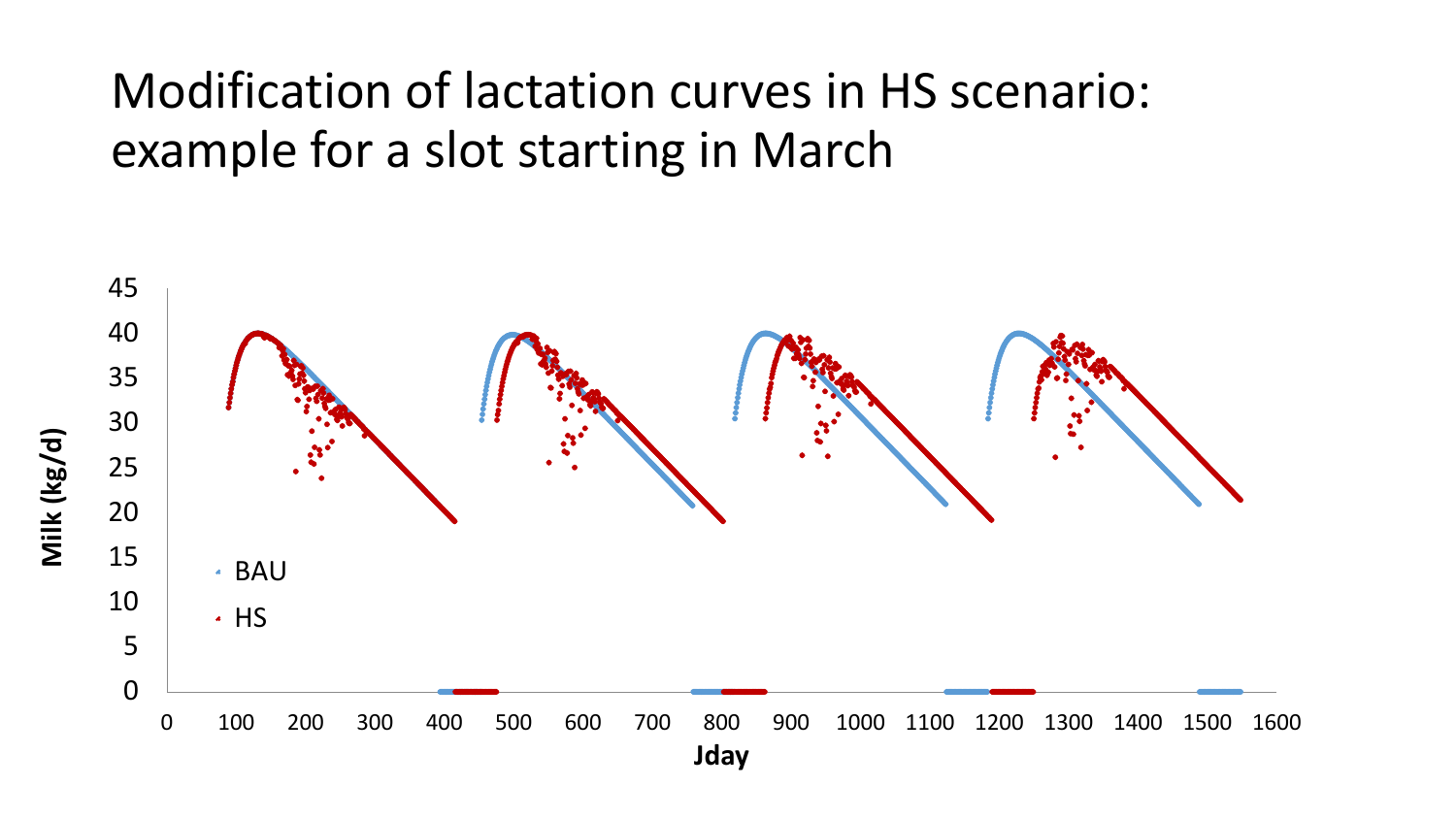#### Daily meanTHI Valencia, 2008

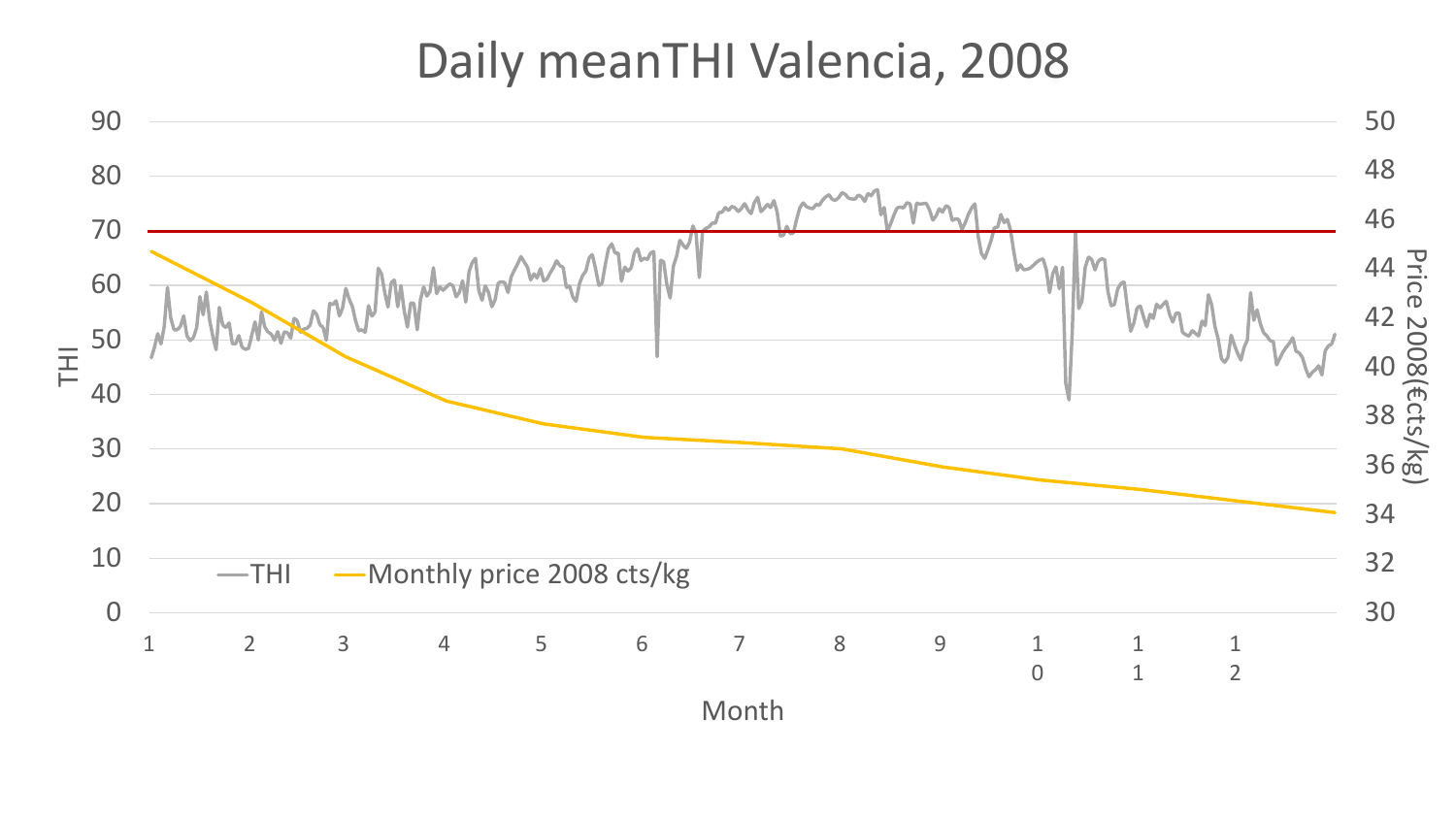## Farm production scenarios in southern Spain



Source: AEMET, St-Pierre et al. (2003) and Milk market observatory (2016)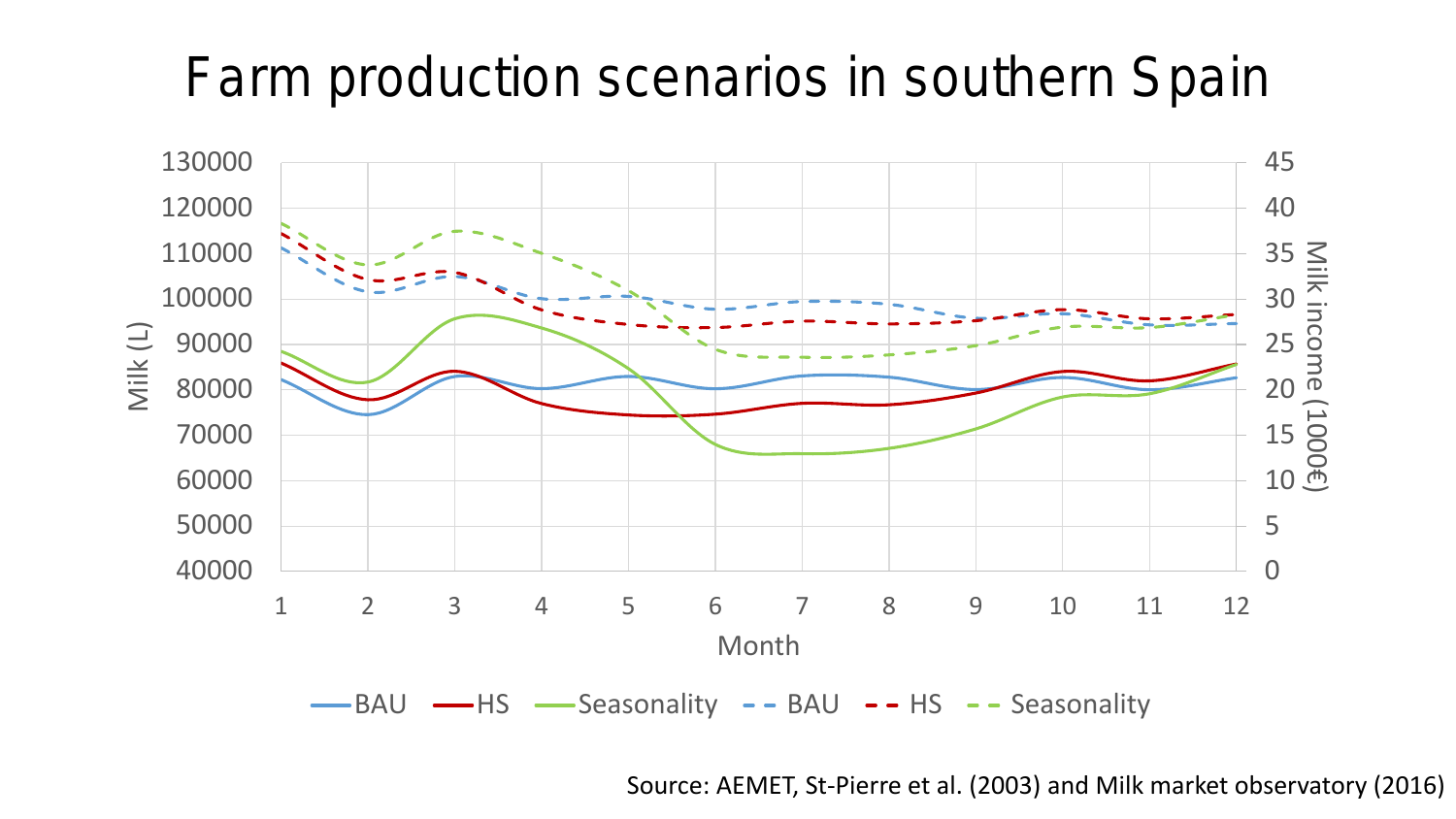#### Comparison of farm production scenarios in southern Spain

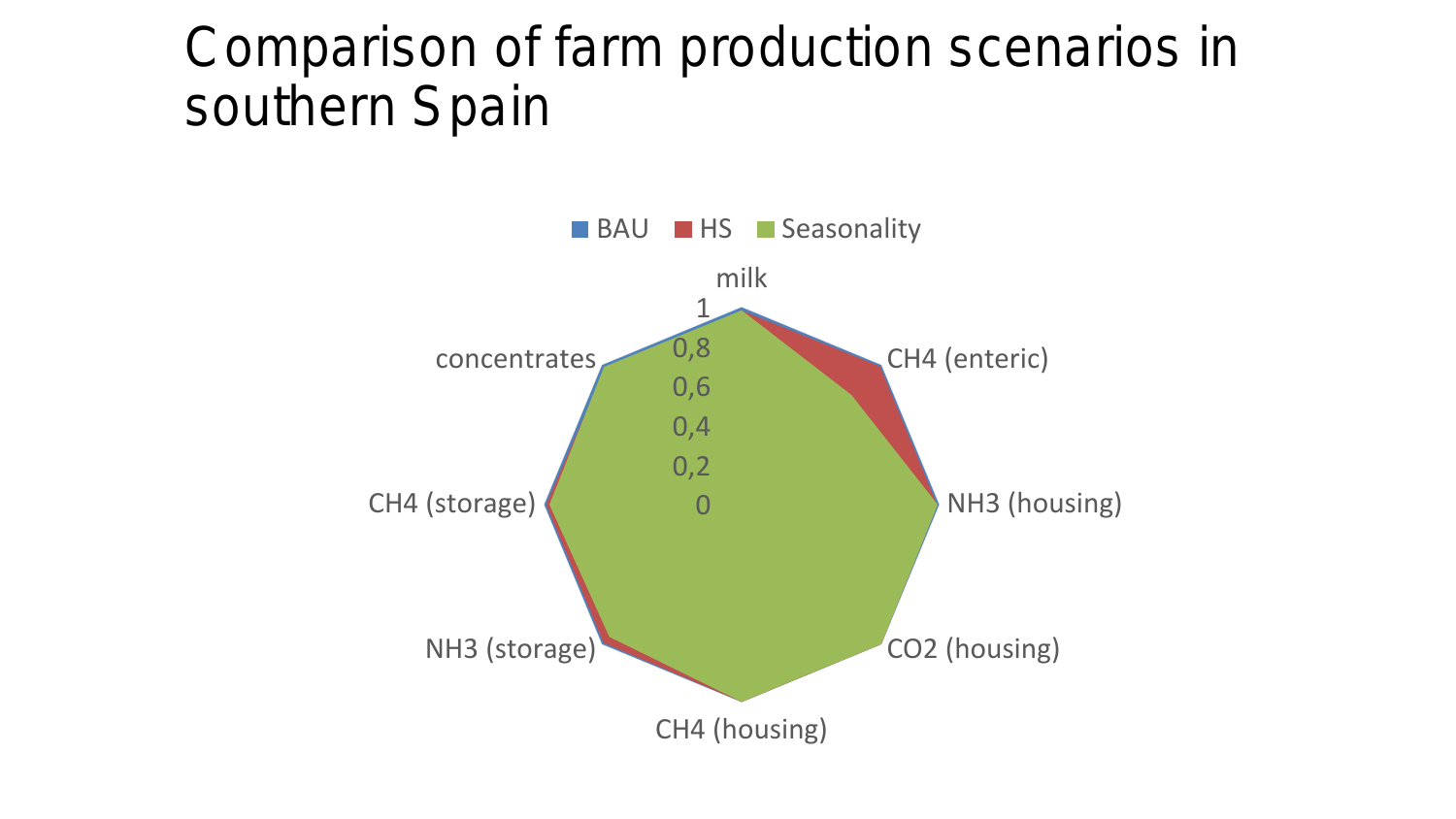## Results

- Introducing the influence of Temperature and Humidity in the model had an effect of decreasing 1.63% total milk yield and lengthen by 6 days the Calving Interval.
- Seasonality scenario produces annually 0.11% more milk than the scenario without seasonality because cows exposed to highest THI are either dry or in late lactation.
- Prices in the year selected dropped down during the year. Hence, the difference of annual farm income increases up to 0.50 % when combined with the effect on fat and protein percentages losses.
- The main difference between scenarios was the CH4-enteric, which was 20% lessin total in seasonality scenario.
- To create a cool environment the barn should be able to decrease by 4 points the outdoor THI in Jul and Aug. However we are not taking into account indoor conditions.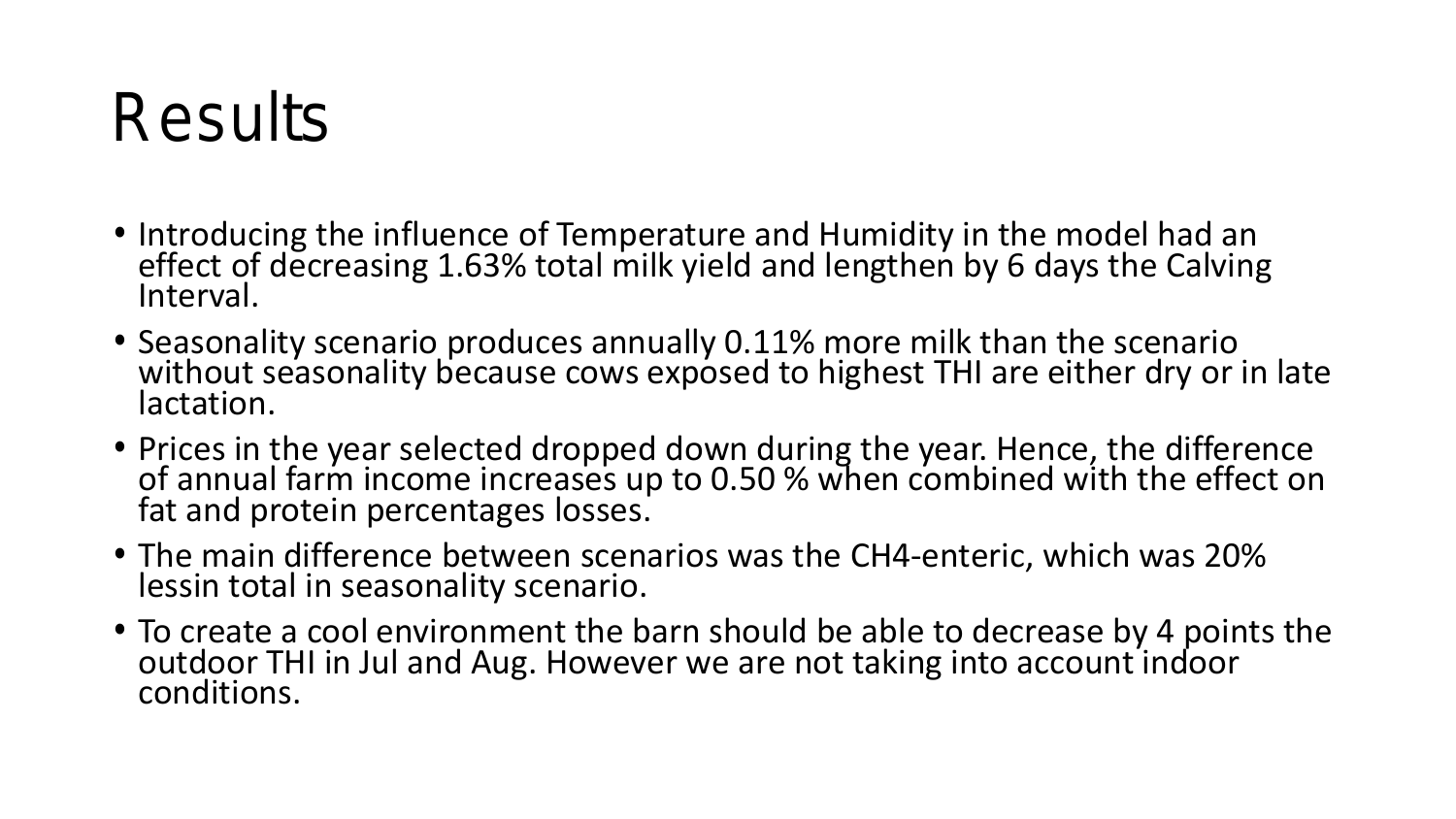### **Conclusion**

- The effects of heat stress effects are minimal when we applied St-Pierre et al. (2003) equations to our modelling. In this case St-Pierre et al. (2003) need to be adjusted with real data.
- Herd management techniques such as seasonality on calving could reduce the effects of heat stress in milk yield at farm scale. Hence, we need to design scenarios to simulate the combined effect these (and other) common techniques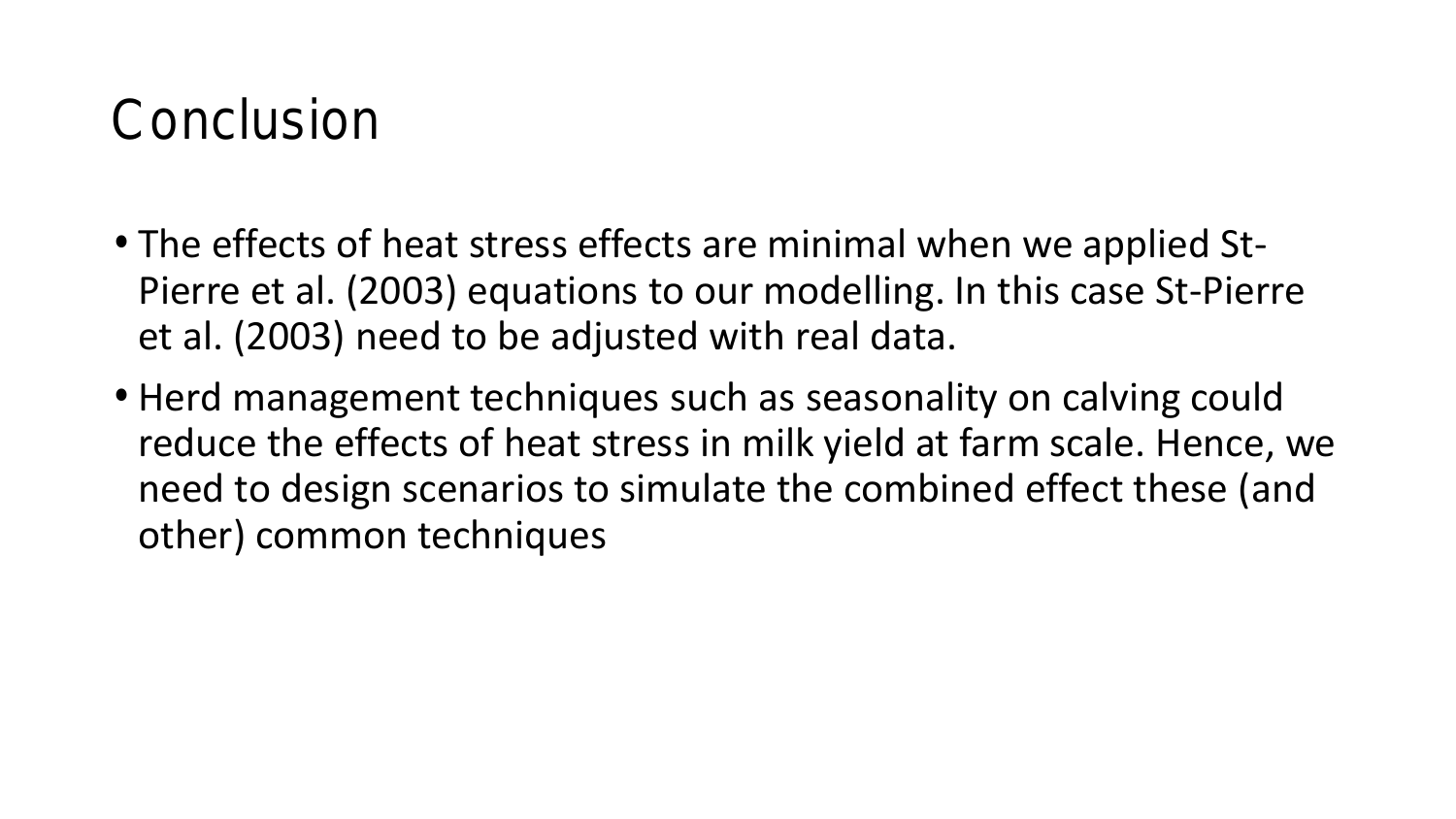### Future research

- Apply the simulations for Optibarn scenarios. We need outdoorindoor climate relationship (Hempel et al. (forthcoming)) and indoor temperature-emissions relationship (Sanchís et al. (forthcoming))
- Develop an 'Uncertainties module' attached to the modelling framework
- Future scenarios are needed to predict the effects of climate change in farm economy, welfare, death rates and farm emissions
- Future scenarios may include also the drought effects in grasslands